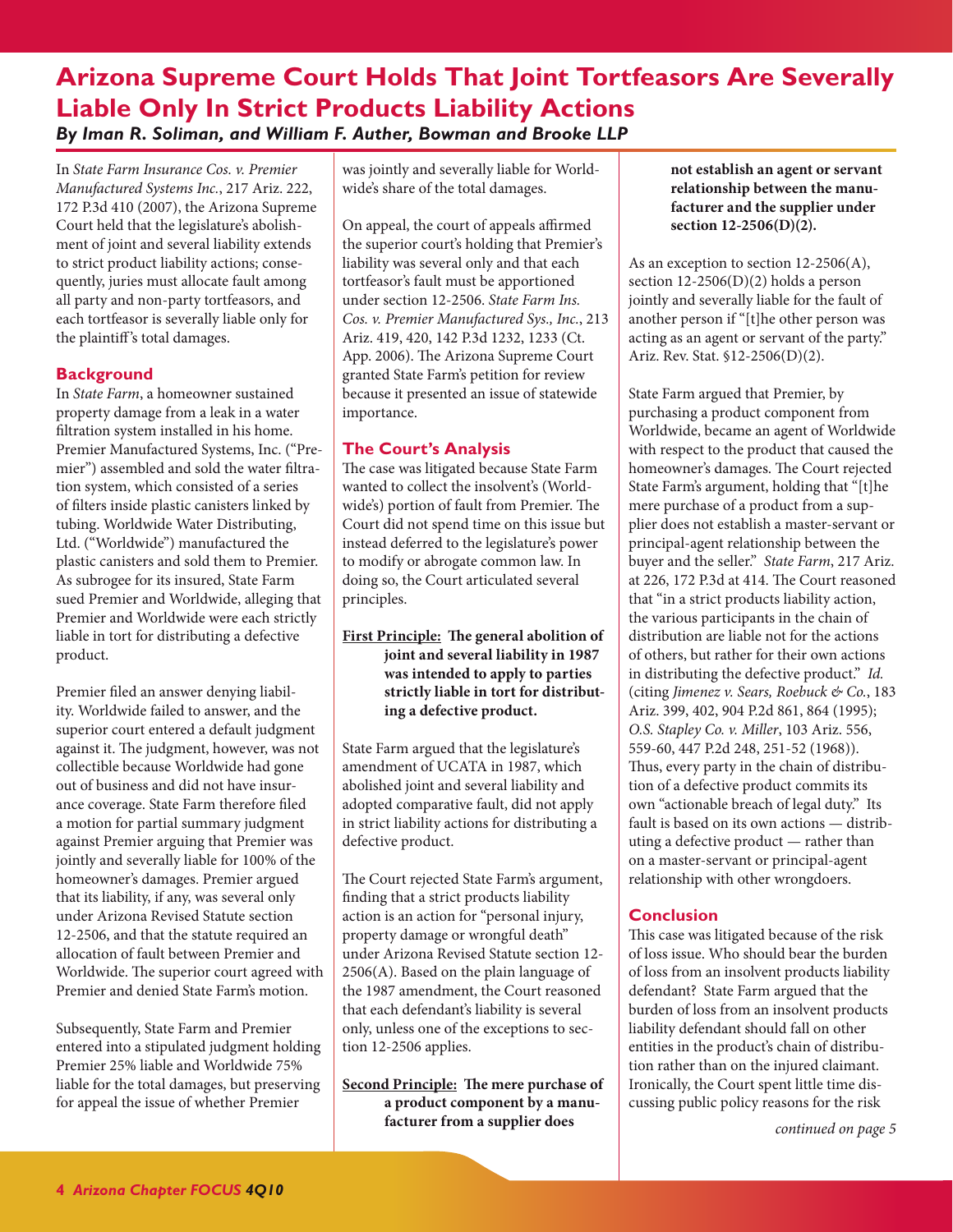#### *continued from page*

of loss on either side; instead, the Court deferred to the judgment of the legislature. The Court, in essence, affirmed the principle that the legislature is free to modify or abrogate common law even when the effect places the risk of loss on an injured

claimant. The Court also gave effect to the plain language of the statute over efforts to undermine the legislature's intent. Consistent with the evolution of products liability law, the Court held that in strict products liability cases, the various participants in the chain of distribution are not liable

for the actions of others in the chain of distribution; they are only liable for their own actions in distributing a defective product. This long awaited decision is clear and leaves no room for any well-crafted and creative exception to overcome the abolishment of joint and several liability.

# *Daubert* **Checklist: Tips for Posturing Your Case for Successful** *Daubert* **Challenge** *By John D. Sear, Bowman and Brooke LLP*

Every year litigators in product liability cases across the country file hundreds of motions to exclude expert testimony under Fed. R. Evid. 702 and *Daubert v. Merrell Dow Pharmaceuticals, Inc.*, 509 U.S. 579 (1993). Appellate courts affirm trial court decisions — regardless of whether the decisions exclude or admit expert testimony — more often than not. The high rate of affirmance no doubt stems from the deference courts of appeal give trial court *Daubert* decisions, as required by *General Electric Co. v. Joiner*, 522 U.S. 136 (1997). Practitioners must make sure the trial court makes the right decision, so they are not forced to rely upon an appellate court to correct a wrong one. Trial courts will get it right the first time if you follow this tried-and-true checklist.

## **1. Scour Applicable Scientific Literature**

"The courtroom is not the place for scientific guesswork, even of the inspired sort. Law lags science; it does not lead it." *Rosen v. Ciba-Geigy Corp.*, 78 F.3d 316, 319 (7th Cir. 1996). When science does not have answers, experts testifying in court may not pretend that they do:

> Conjectures that are probably wrong are of little use, however, in the project of reaching a quick, final, and binding legal judgment — often of great consequence — about a particular set of events in the past. We recognize that, in practice, a gatekeeping role for the judge, no matter how flexible, inevitably on occasion will prevent the jury from learning of authentic insights and innovations. That, nevertheless, is the balance

that is struck by Rules of Evidence designed not for the exhaustive search for cosmic understanding but for the particularized resolution of legal disputes.

*Daubert*, 509 U.S. at 596-97. The peerreviewed literature helps to define the boundary between admissible testimony grounded in scientific knowledge and inadmissible testimony based upon unscientific guesswork. Scouring the scientific literature up front is the best way to find that boundary and gain insight into the appropriate methodologies employed by knowledgeable experts in the field.

## **2. Scour Expert's Published Literature**

Scientific literature published by the experts themselves will illuminate their opinions and methodologies and offer powerful ammunition for a successful *Daubert* attack. "The ultimate test of a scientific expert's integrity is her readiness to publish and be damned." *Daubert v. Merrell Dow Pharms., Inc.*, 43 F.3d 1311, 1318 (9th Cir. 1995) (quotations omitted). When experts publish opinions in peer-reviewed journals, they must adhere to rigorous standards of scientific integrity that prohibit sweeping, scientifically unfounded conclusions — their litigation opinions should be held to the same standards. *E.g.*, *Kumho Tire Co. v. Carmichael*, 526 U.S. 137, 152 (1999) (holding that Rule 702 imposes a gatekeeping duty "to make certain that an expert, whether basing testimony upon professional studies or personal experience, employs in the courtroom the same level of intellectual rigor that characterizes the practices of an expert in the relevant field"). When experts choose not to publish on the issue at hand, that choice too bears directly on the reliability of the expert's analysis, methodology, and conclusions. Knowing what the expert has and has not written and published will better equip you to evaluate and challenge the expert's testimony.

## **3. Apply Governing Law**

Work within the framework established by your judge, your district, and your circuit. Some judges have established very strict requirements for presentation and briefing of *Daubert* motions and published argument paradigms they encourage attorneys to follow. *E.g.*, *Procedures for Rule 702 Motions*, *[http://www.cod.uscourts.gov/Doc]( http://www.cod.uscourts.gov/Documents/Judges/MSK/msk_702procedures.pdf)[uments/Judges/MSK/msk\\_702procedures.]( http://www.cod.uscourts.gov/Documents/Judges/MSK/msk_702procedures.pdf) [pdf]( http://www.cod.uscourts.gov/Documents/Judges/MSK/msk_702procedures.pdf)*; *United States v. Nacchio*, 608 F. Supp. 2d 1237, 1252 n.23 (D. Colo. 2009) (A very homely, and admittedly imperfect analogy that I routinely use is that an opinion is the witness's end product. It is like a 'cake' that needs a baker (qualified expert), recipe (methodology), and ingredients (facts and data)). When judges or districts or circuits articulate their approach to *Daubert* in prior decisions, chances are good that they will use the same approach in your case — using some other judge's or district's or circuit's law will weaken your motion unnecessarily.

## **4. Exploit "Manual on Scientific Evidence"**

The "Manual on Scientific Evidence," published by the Federal Judicial Center, "offer[s] helpful suggestions to judges called upon to assess the weight and admissibility" of expert testimony. *See Atkins v. Virginia*, 536 U.S. 304, 327 (2002). The manual contains chapters, or

*continued on page*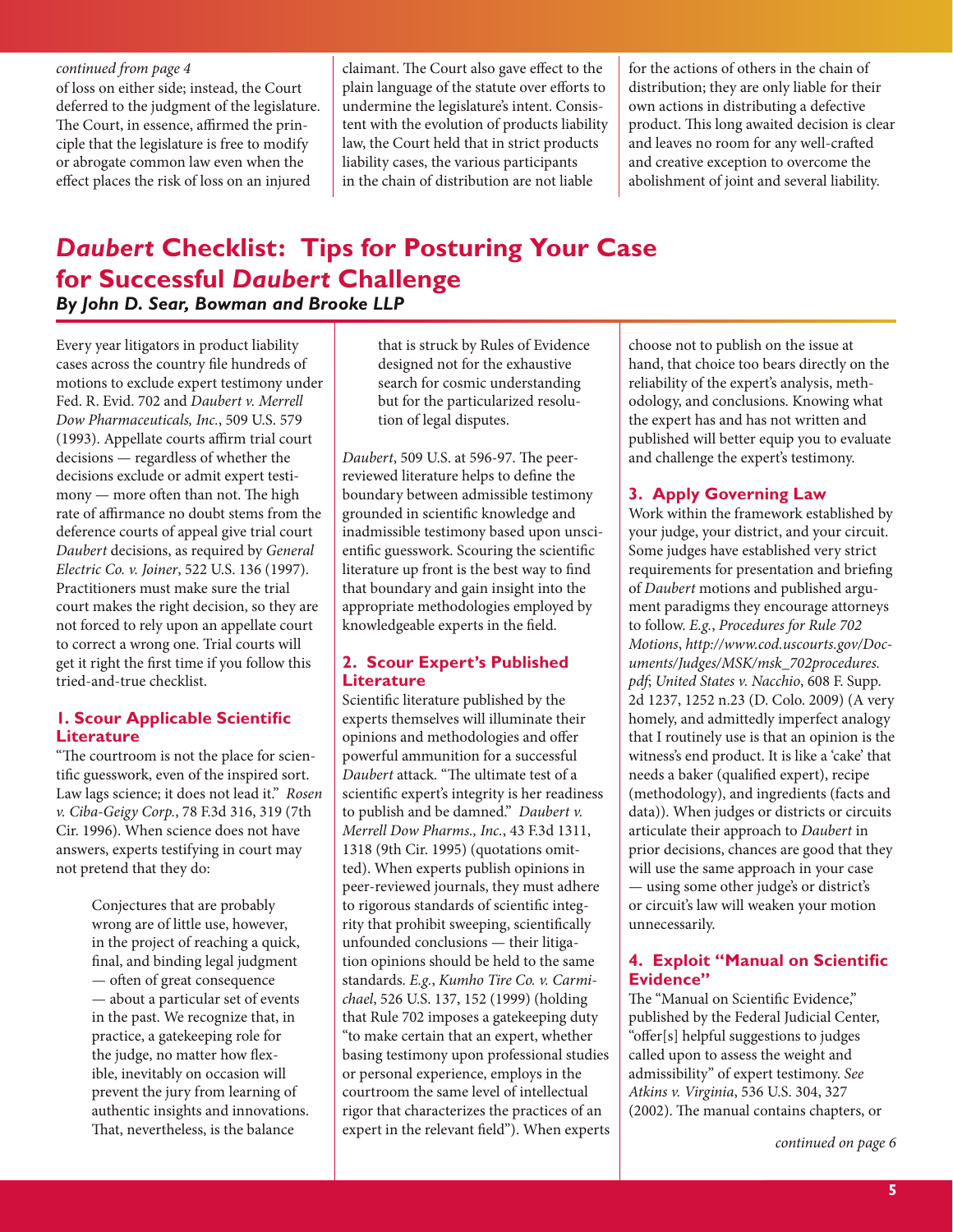#### <span id="page-2-0"></span>*continued from page*

"reference guides," on a variety of topics commonly the subject of expert testimony, from multiple regression analysis, to epidemiology, to toxicology, to medicine, to engineering practices and methods. The manual is available on the Federal Judicial Center's website, *[www.fjc.gov](http://www.fjc.gov)*. It does not instruct judges about what evidence to admit or exclude but, rather, educates them on the particular field of study and how to analyze and apply it. The judge hearing and deciding your motion will refer to the manual in analyzing the admissibility of evidence. You should too.

#### **5. Exploit Expert's CV**

Experts routinely fill their curriculum vitae with lists of memberships in professional organizations. Most professional organizations have their own standards, which members should follow in the interest of good science and professional integrity. Disregarding those standards without good reason for doing so casts serious doubt upon the scientific integrity of the expert's analysis and conclusions. *See Truck Ins. Exch. v. Magnetek, Inc.*, 360 F.3d 1206, 1213 (10th Cir. 2004) (affirming exclusion of causation expert testimony in part because the expert's opinion "did not meet the standards of fire investigation [the expert] himself professed he adhered to"). Experts can hardly assert that they have employed inside the courtroom the same level of intellectual rigor that characterizes their work outside it if they disregard the principles espoused by the organizations they have joined. Successful *Daubert* challenges will demonstrate that the expert has abandoned his or her own scientific principles that guide their practice in the "real world."

#### **6. Question Opinions Expressed with Certainty**

*Daubert* cautions that nothing in science is known with absolute certainty. 509 U.S. at 590. When experts proclaim knowledge of something with certainty, but the scientific knowledge does not share that certainty, they open themselves up to the criticism that their analysis is unscientific and

testimony inadmissible. At the same time, what's good for the goose is good for the gander — that is, experts you retain and designate cannot express their opinions with absolute certainty. The need for scientific integrity applies to everyone.

## **7. Narrowly Focus** *Daubert* **Challenges**

It makes little sense to challenge an expert's qualifications when the expert is qualified enough to meet the liberal qualification standard of Rule 702. Instead, use the expert's strengths to your advantage. For instance, an expert who is highly credentialed and degreed should know better than to state opinions unsupported by the available scientific knowledge. Applaud the expert for identifying the relevant scientific studies while castigating him or her for ignoring their limitations. Launching sweeping challenges to every aspect of the expert's testimony dilutes and distracts from the strongest arguments in favor of exclusion.

## **8. Remember** *Daubert* **Factors Are Guidelines, Not Rules**

The *Daubert* factors — testing, peer-review and publication, rate of error and existence of standards, and general acceptance — are guidelines for assessing scientific reliability and relevance, not hard and fast requirements that all testimony must satisfy in every case. Exercising their broad discretion in how to determine reliability, trial courts have identified and used several factors beyond the four discussed in *Daubert*. *See, e.g.*, *Milanowicz v. Raymond Corp.*, 148 F. Supp. 2d 525, 532 (D.N.J. 2001) (itemizing nine other factors considered in determining admissibility of engineering expert testimony). Avoid the temptation to force arguments into the *Daubert* reliability criteria when the criteria do not apply.

#### **9. Consider Applicable State Law**

State law plays a role in the *Daubert* analysis. When challenging a causation expert, for example, frame the issue and argument in terms of the plaintiff 's burden of proof. In many cases, a plaintiff will rely exclusively on the testimony of an expert to

satisfy the burden of proof on a particular issue, making knowledge and application of applicable state substantive law defining the elements of claims and sufficiency of evidence all the more important. *See Hall v. Baxter Healthcare Corp.*, 947 F. Supp. 1387, 1398 (D. Or. 1996) ("Under this substantive standard [established by Oregon law], if an expert cannot state the causal connection in terms of probability or certainty, the expert's testimony must be excluded. ..."). If the expert's opinion is insufficient to sustain the burden of proof under the state's substantive law, it will often be inadmissible under *Daubert* and Rule 702.

#### **10. Evaluate Each Step in Expert's Analysis**

"Under *Daubert*, any step that renders the analysis unreliable ... renders the expert's testimony inadmissible. This is true whether the step completely changes a reliable methodology or merely misapplies that methodology." *Mitchell v. Gencorp Inc.*, 165 F.3d 778, 782 (10th Cir. 1999) (quotations omitted). Experts often lack essential facts, data, and analysis necessary to support their conclusions. Carefully scrutinizing the experts' analyses will frequently reveal that they base their conclusions upon little more than their own assurances, assumptions, and personal opinion unsupported by any sound scientific knowledge or reasoning. Highlighting the flaws in the analysis will strengthen the argument for exclusion.

#### **Conclusion**

Following this checklist will help focus the issues for the trial court, increase the chances of success on any *Daubert* motion, and preserve the trial court's favorable ruling on appeal.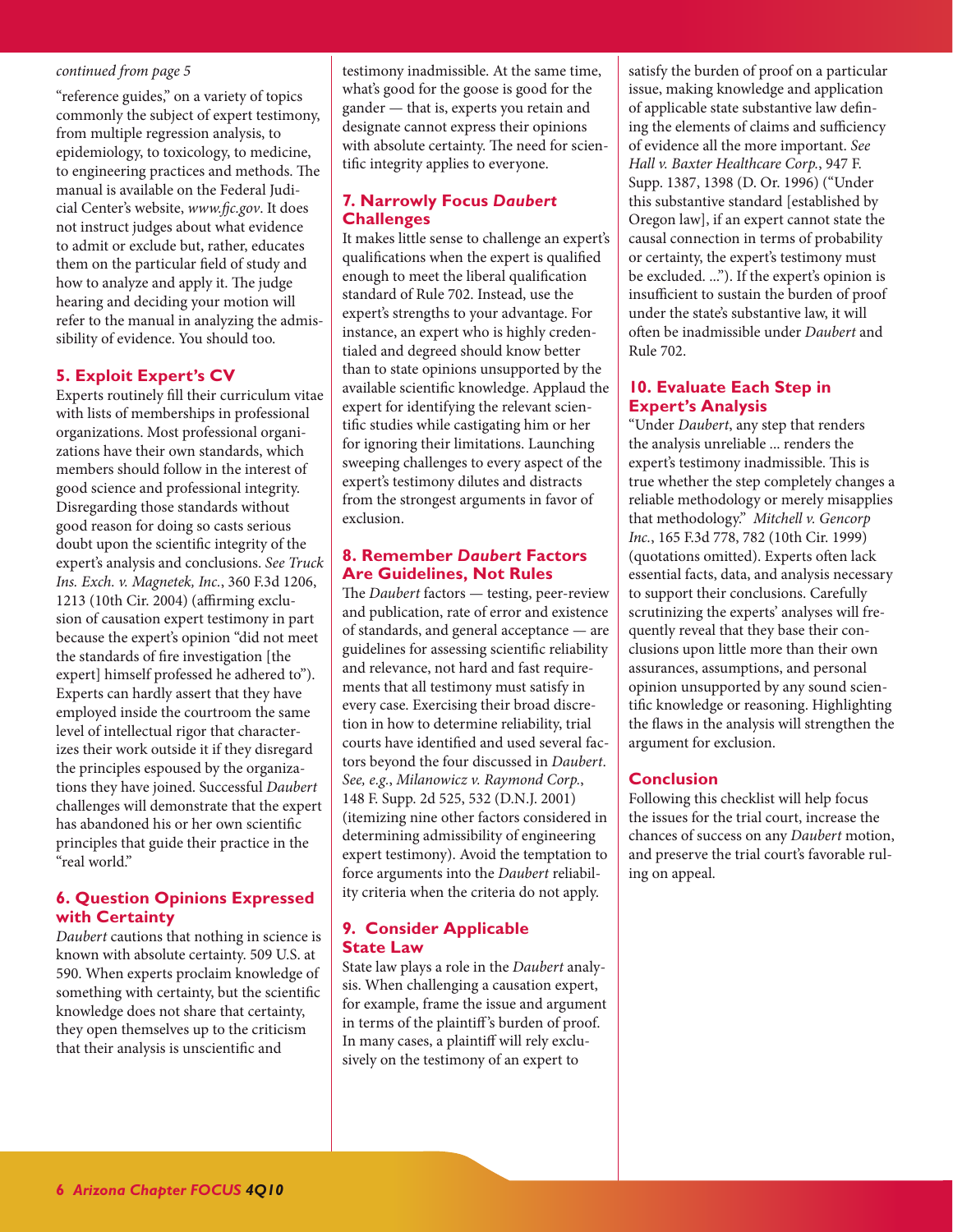The enforceability of limitation of liability (LOL) provisions and the extent to which liability can be capped was recently addressed by the Arizona Supreme Court in *1800 Ocotillo v. The WLB Group*, 542 Ariz. Adv. Rep. 11 (2008). The primary issues in determining the enforceability of such provisions often hinge on the application of certain public policy statutes prohibiting parties from limiting liability for negligence as well as anti-indemnity statutes restricting parties' ability to shift liability for negligence. Such prohibitions gain support from the theory that people should be responsible for their own negligence. On the other hand, parties should also be free to contractually allocate liability as they see fit. As reflected in the decision below, the tension between these competing principles is often at issue when courts must rule upon the enforceability of LOL provisions.

In *1800 Ocotillo*, a real estate developer, 1800 Ocotillo, (Ocotillo), entered into a contract with an engineering-architectural firm, The WLB Group (WLB), to conduct a survey identifying boundary lines and rights-of-way. The contract contained an LOL provision limiting WLB's liability to its fees. After WLB completed the survey, the canal operator claimed a right-of-way that was not reflected in the survey, which led to the City of Phoenix denying Ocotillo certain construction permits. Ocotillo subsequently brought suit against WLB for negligence and WLB defended the action by invoking the LOL provision. The trial court rejected Ocotillo's argument that the LOL provision was against public policy. The appellate court affirmed, holding that the LOL provision was not against public policy, but remanded the case as it found the provision to constitute an assumption of risk, the defense of which must be submitted to the jury pursuant to Article 18, Section 5 of the Arizona Constitution.

The Arizona Supreme Court agreed with the general principle that commercial parties should be free to negotiate a LOL provision for claims arising out of contracts. The Court then affirmed the appellate court's ruling that LOL provisions capping damages to reasonable amounts, i.e. fees earned, were not against public policy.

The Court specifically rejected Ocotillo's assertion that the LOL provision violated Arizona's anti-indemnification statute governing contracts between architects and engineers. Indemnification insulates a protected party from all liability, thereby eliminating a party's incentive to exercise due care in the performance of a contract. In the instant case, however, the Court found that WLB retained sufficient incentive to exercise due care, because otherwise, it would "lose the very thing that induced it to enter into contract in the first place."

The Court also vacated the appellate court's finding that the LOL provision was an assumption of risk subject to Article 18, Section 5 of the Arizona Constitution. The Court found that an assumption of risk, traditionally, applied "only to defenses that effectively relieve the defendant of any duty," whereas "the WLB/Ocotillo liability-limitation provision does not purport to relieve WLB of all liability nor does it have that effect." Accordingly, because the LOL provision did not relieve WLB of all liability, it was not an assumption of risk defense requiring submission to the jury. The Court nonetheless remanded the case to the court of appeals to determine if the clause was freely negotiated between the parties or if it was contrary to Ocotillo's reasonable expectation.

The *Ocotillo* decision is important for two reasons. First, it allows parties to contractually limit liability so long as the limitation does not eliminate the incentive to exercise due care. Second, it allows courts to grant summary judgment without the need to submit the question to the jury. This preserves the primary benefit of such provisions – the efficient resolution of claims.

The law on this issue is still unsettled, as it remains unclear as to what liability cap constitutes a sufficient incentive for a party to exercise due care in the performance of a contract. Indeed, the question remains as to how limited the liability can be before it will be deemed no liability at all. The Arizona Supreme Court appeared to leave open the possibility that a contractual limit on liability could be so low as to effectively eliminate the incentive to exercise due care.

Adding yet another layer of complexity, recent decisions in other jurisdictions indicate that the enforceability of a LOL provision may also be influenced by its effect on third parties to the contract. In June 2008, the Georgia Supreme Court in *Lanier at McEver, L.P. v. Planners and Engineers Collaborative, Inc.*, 284 Ga. 204, 663 S.E.2d 240 (2008), analyzed a LOL provision under a Georgia statute (OCGA § 13-8-2 (b)) which prohibited certain construction contracts from indemnifying a party for its negligence. The engineering firm in that case moved for partial summary judgment against a developer by seeking to enforce a contractual provision limiting exposure to its fees. Although the provision did not exculpate the engineering firm from all liability, it created a duty for the developer to indemnify the firm from any *thirdparty* claims in excess of its fees. Because the LOL provision absolved the protected party from liability for any potential claims brought by the public, the Court held that the provision violated the public policy principles behind the anti-indemnification statute. *Cf. Baylock Grading Co., LLP v. Smith*, 189 N.C. App. 508, 658 S.E.2d 680 (Ct. App. 2008) (enforcing LOL provisions where third parties were not precluded from bringing negligence actions against the negligent party).

Accordingly, under the current framework, parties are best advised to take care to

*continued on page*